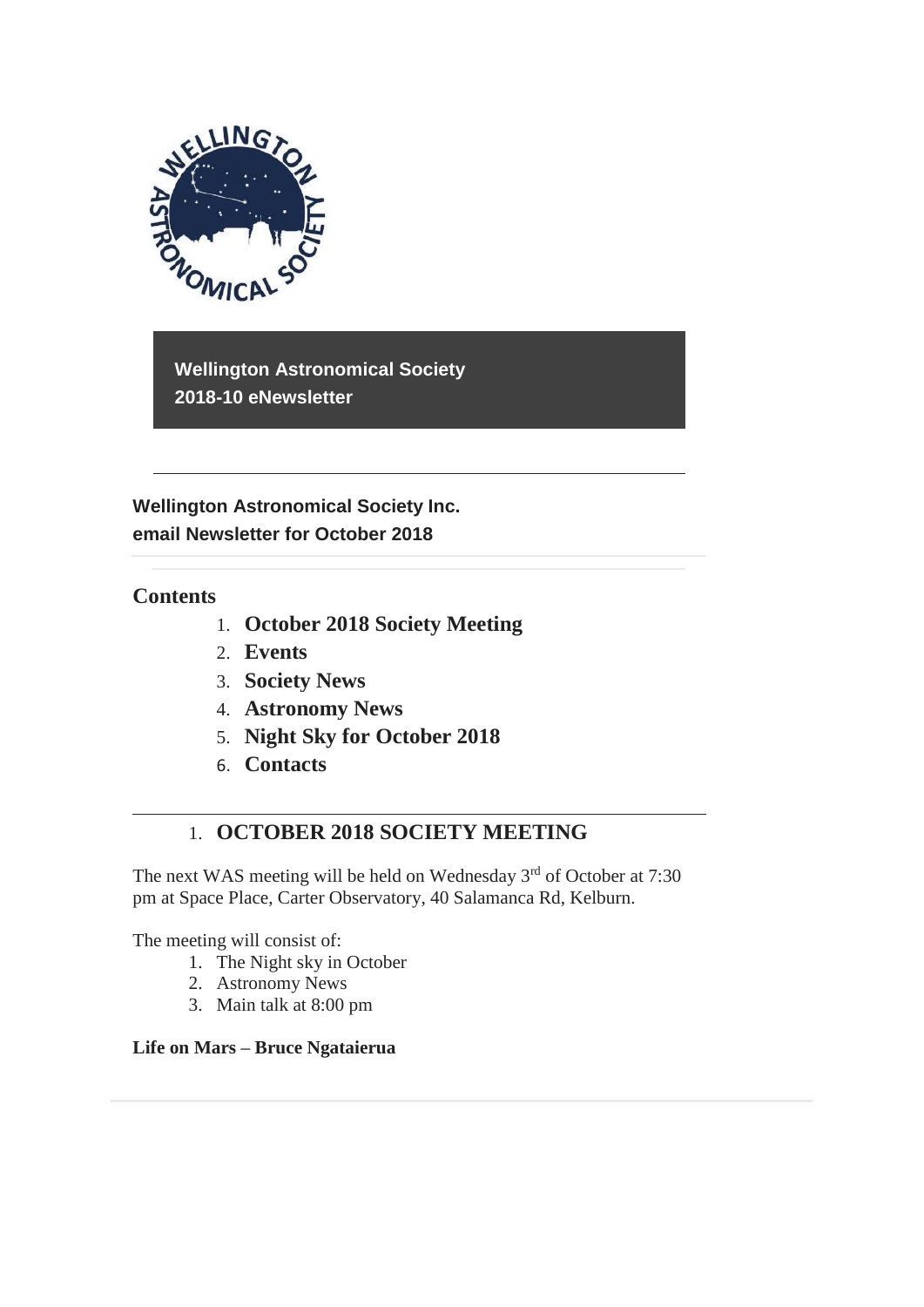

Bruce Ngataierua is a Secondary Science Teacher who has a passion for Astronomy and Earth Science and He has been an active member of the Hawkes Bay Astronomical Society for the last two years.

In 2012, Bruce was involved with a small group of people where he spent two weeks in a simulation based on the colonisation of Mars. This included living in a habitat, eating freeze dried food and wearing space suits. The simulation objectives were to help answer questions around how the team would find living together and the challenges of colonisation on another world.

# 2. **EVENTS**

**WAS Astrophotography group / Dark Sky Observing** - Saturday 6th October 8:00 pm, Star Field - John Whitby's dark sky site. We have another opportunity to go to John Whitby's Star Field site, 10 mins outside of Martinborough, for an astrophotography / dark sky observing session. To attend and get directions to Star Field, please email Antony [\(president@was.org.nz\)](mailto:president@was.org.nz) as we need to keep track of numbers. Any updates will be posted on the [WAS Facebook page](https://www.facebook.com/WellingtonAstronomicalSociety/) closer to the time. For further details or cancellations contact Chris 021 890 222 or Antony 021 253 4979.

**2018 Beatrice Hill Tinsley Lecture** – Tuesday 9th October, 7:00pm, Horne Lecture Theatre, Level 12 Ward Support Block, Wellington Hospital. [\(See](https://www.ccdhb.org.nz/working-with-us/nursing-and-midwifery-workforce-development/preceptorship-and-supervision/detailed-map-instructions-to-level-12-wsb.pdf)  [directions\)](https://www.ccdhb.org.nz/working-with-us/nursing-and-midwifery-workforce-development/preceptorship-and-supervision/detailed-map-instructions-to-level-12-wsb.pdf)

**The Dawn of Gravitational Wave Astronomy – Dr Paul Groot** (Professor of Astronomy, Radboud University, The Netherlands)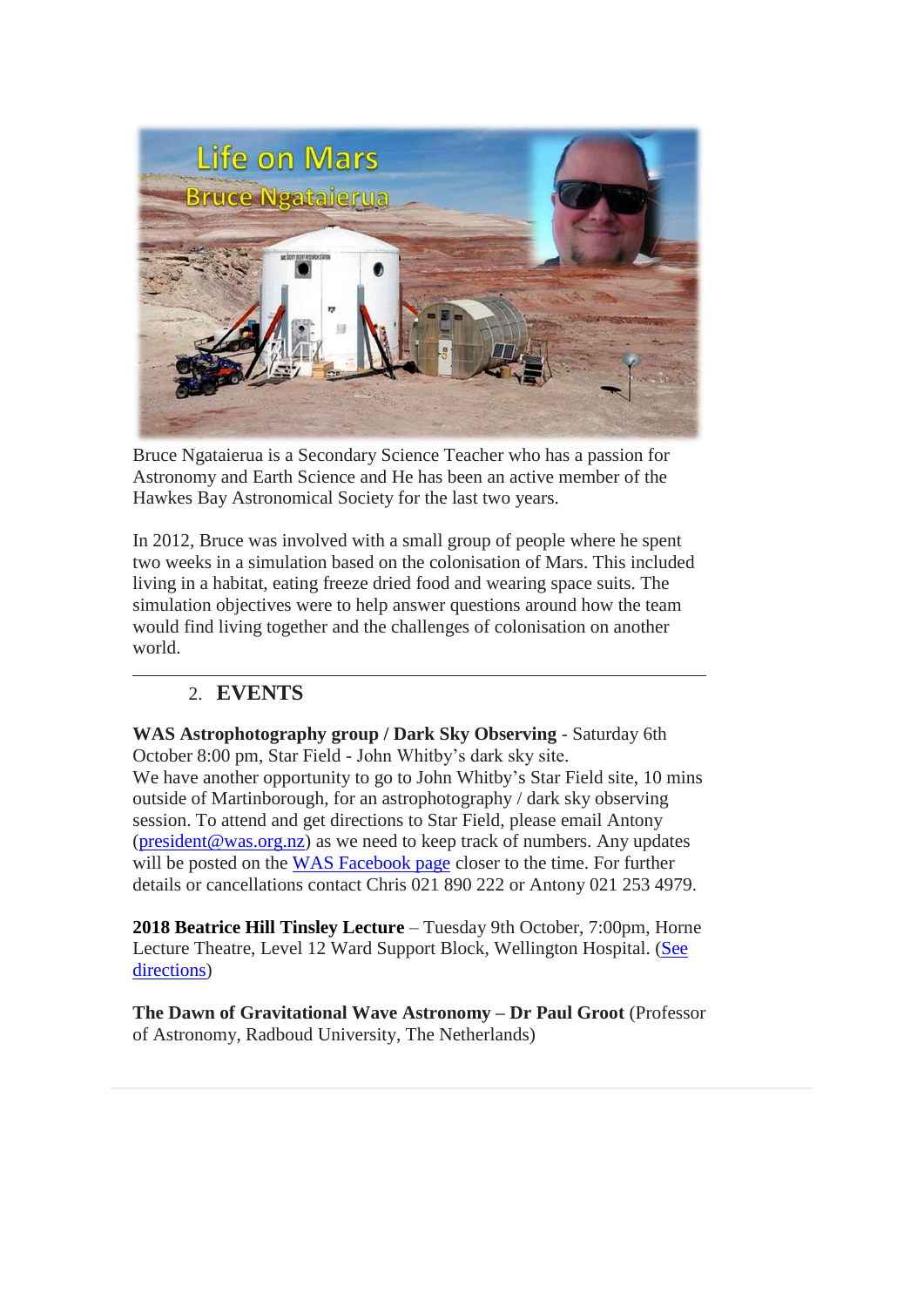

Paul Groot is professor of astronomy at Radboud University, located in Nijmegen, The Netherlands. He obtained his PhD in 1999 at the University of Amsterdam, among others on the first detection of optical afterglows from gamma-ray bursts. After a stay at the Harvard-Smithsonian Center for Astrophysics as a CfA fellow he returned to The Netherlands in 2002 to cofound the Department of Astrophysics at Radboud University. He served as chair of the Department from 2006 - 2016 and as chair of the Netherlands Research School for Astronomy (NOVA) from 2012 - 2016. In this role he played a very active role in setting the research and instrumentation strategy for Dutch astronomy.

His research is focused on compact binary systems, transients in the Universe and gravitational wave astrophysics. He has a keen interest in astronomical instrumentation, among others as Project Scientist on the VLT X-Shooter spectrograph and Principal Investigator on both the MeerLICHT telescope and the BlackGEM array. He is a member of the Virgo Collaboration for the detection of gravitational wave signals.

He is the co-recipient of the 2002 EU Descartes Prize, the 2016 Breakthrough Prize in Fundamental Physics and the 2016 Gruber Prize in Cosmology.

The direct detection of gravitational waves by the LIGO and Virgo laser interferometers has opened a completely new field in astrophysics. The merger events of binary black holes and neutron stars have now been detected. The electromagnetic radiation from one event (GW170817) has also been detected in a world-wide effort by thousands of astronomers. After the current upgrades the LIGO/Virgo detectors will detect a gravitational wave signals at a likely rate of one per week. This amazing development also raises many questions and opens up new opportunities: How do these binary black holes form? Where and when were they formed? How do they link to massive stars? Are they really the production site of gold in the Universe. What is the highest and lowest mass black hole? What are neutron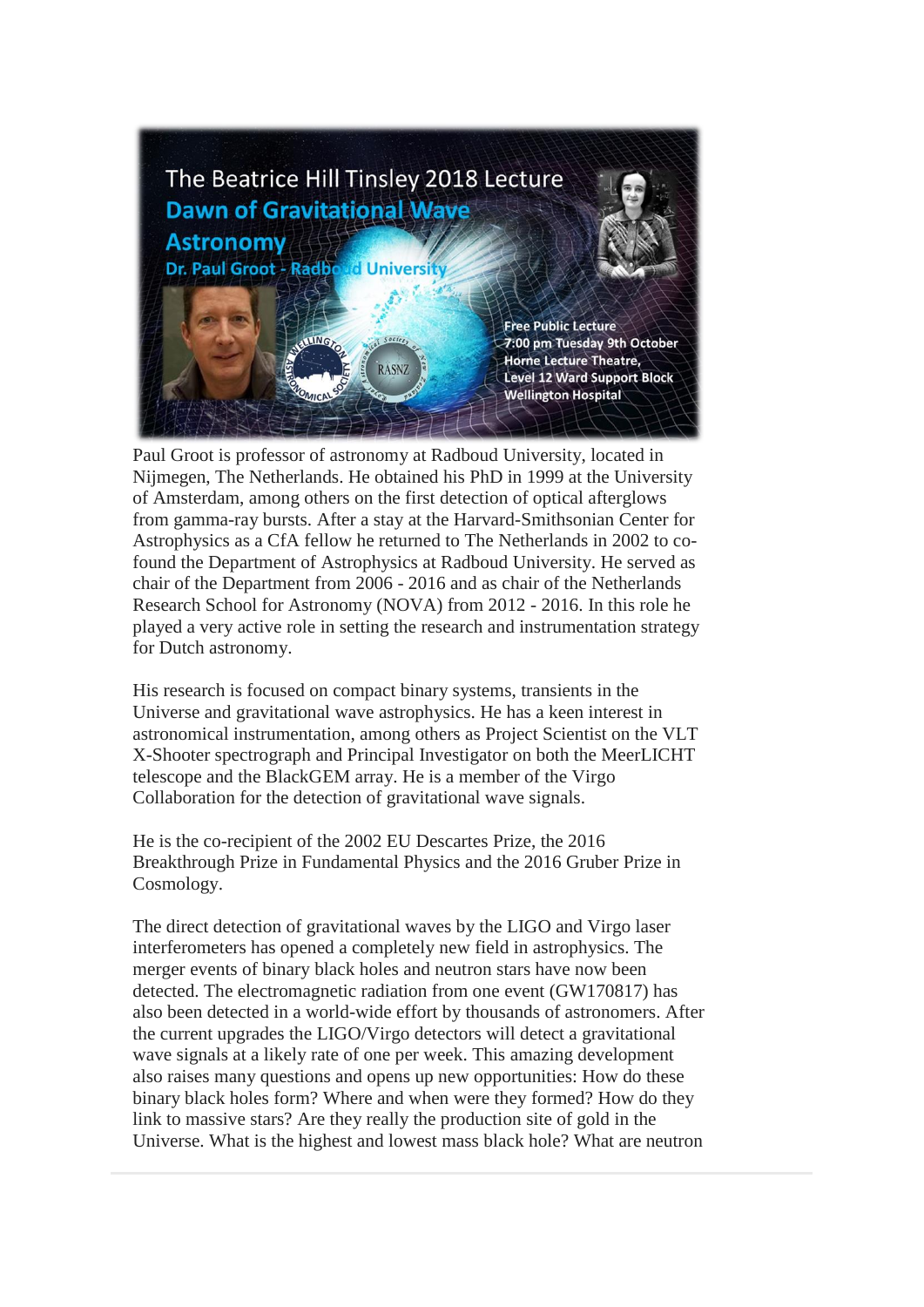stars made up of? Can we find these events even without gravitational wave signals, by looking at short duration transients in the optical sky?

During the lecture Dr Groot will give a short overview of the amazing results obtained so far and look ahead to the new possibilities for understanding black holes, neutron stars and the violent Universe.

#### **Beatrice Hill Tinsley**

Beatrice Hill Tinsley was a Professor of Astronomy at Yale University when she died, aged 40, of melanoma in 1981. Until she came on the scene, people believed that galaxies were fixed, immobile and unchanging in the universe. She discovered (among many other things) that galaxies are both changing and interacting with one another. She proved that the universe is still evolving.



Born in England, her family came to New Zealand when she was 5. She was educated first in New Plymouth and then at the University of Canterbury. In 1961 she married Brian Tinsley. In 1963 they travelled to the USA, where they remained

Beatrice was celebrated for her work as a synthesiser, the bringing together of apparently unrelated and individual scraps and strands of knowledge and theory, to help create a whole.

These Beatrice Hill Tinsley Lectures are our way of celebrating the life and work of this extraordinarily appealing and altogether remarkable young woman.

The Beatrice Hill Tinsley Lectures are administered by the RASNZ Lecture Trust who may be contacted by email at lecturetrust@rasnz.org.nz

Seating is limited so please register for your free ticket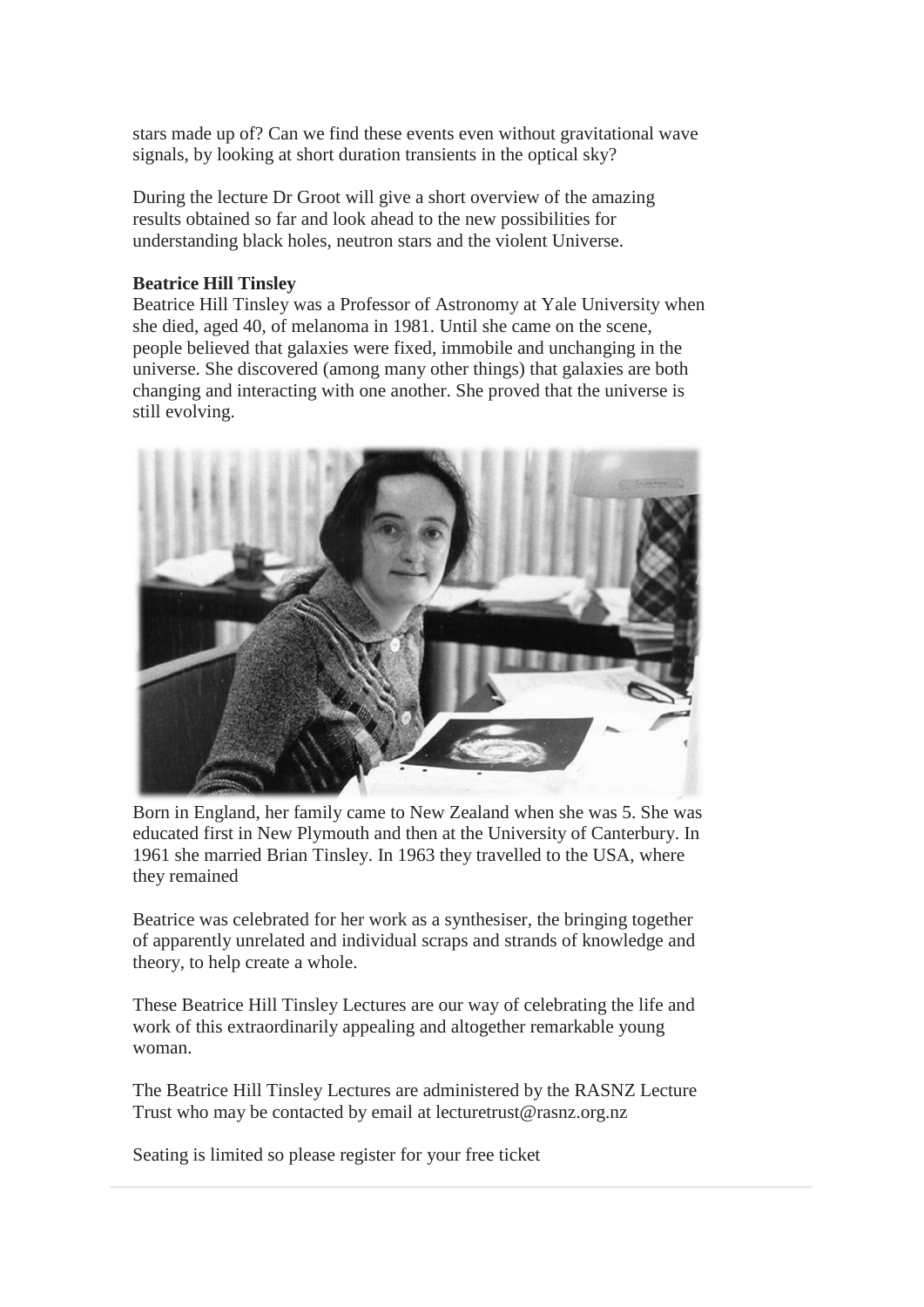at [https://www.eventfinda.co.nz/2018/the-dawn-of-gravitational-wave](https://www.eventfinda.co.nz/2018/the-dawn-of-gravitational-wave-astronomy/wellington)[astronomy/wellington](https://www.eventfinda.co.nz/2018/the-dawn-of-gravitational-wave-astronomy/wellington)

Parking is available at the Wellington Hospital public parking and on Mein St.

**WAS Observing Evening** - Saturday 13th October, 8:00 pm, Tawa College.

See many wonderful objects, star clusters, galaxies, dying stars and nebulae. We will be focusing on the area around Galactic Centre of the Milky Way which lies across the night sky. The planets Saturn and Mars are also visible.

Come and learn how to star-hop through the night sky to find many of the various astronomical objects using the Society's Dobsonian telescopes. Chris is often there on Friday evenings too so feel free to come along though it would be best to give him a ring on 021 890 222 to check on conditions.

pm, Wellington waterfront by the bridge near the entrance to the lagoon.



International Observe the Moon Night is a worldwide celebration of lunar science and exploration held annually since 2010. One day each year, everyone on Earth is invited to observe and learn about the Moon together, and to celebrate the cultural and personal connections we all have with our nearest neighbour.

The event occurs in September or October, when the Moon is around first quarter. A first quarter Moon is visible in the afternoon and evening, a convenient time for most hosts and participants. Furthermore, the best lunar observing is typically along the dusk/dawn terminator, where shadows are the longest, rather than at full Moon.

**New Zealand Astrophotography Weekend 2018 -** December 7th - 9th, 2018, Foxton Beach Bible Camp, Foxton Beach, Horowhenua.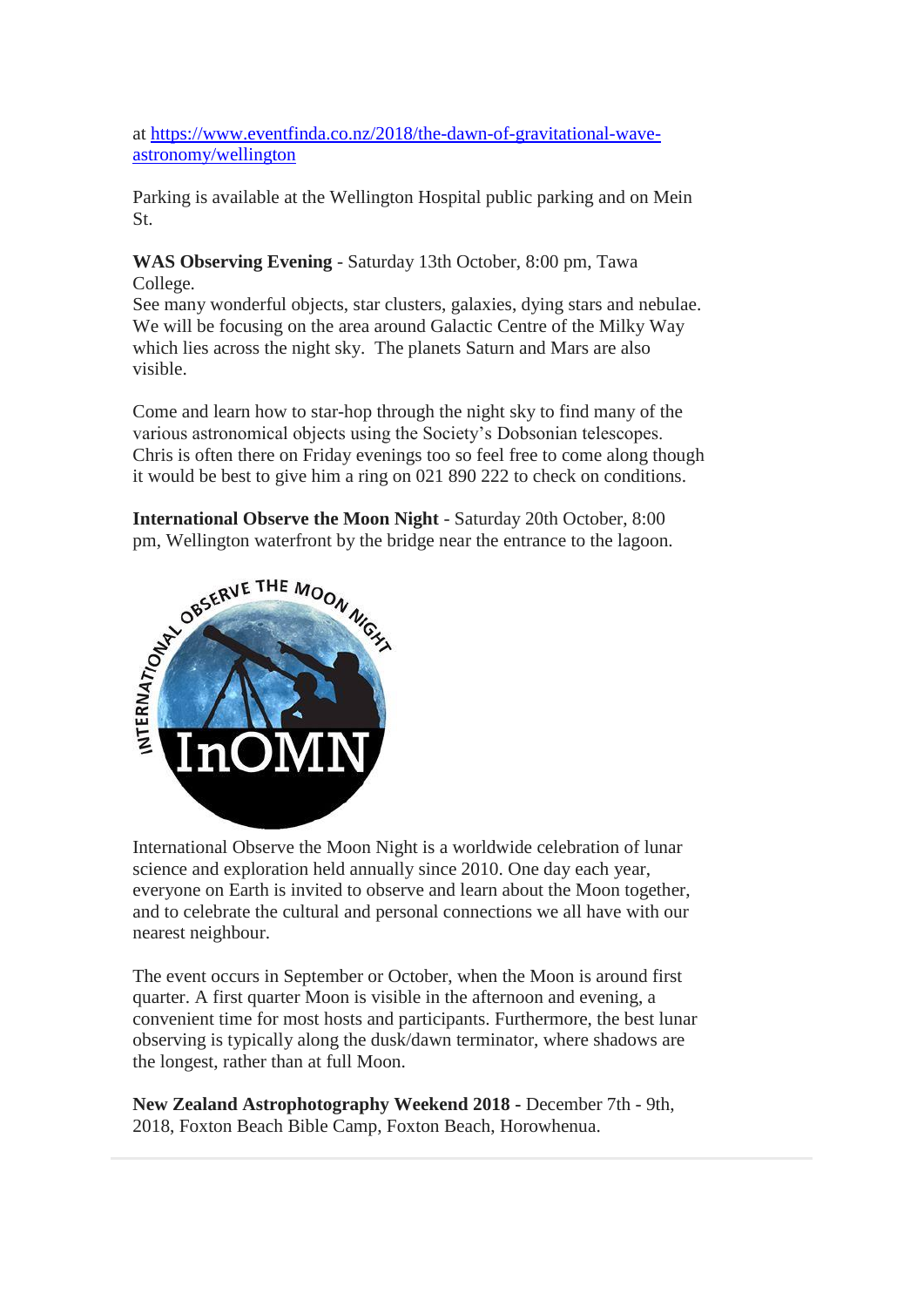

The Horowhenua Astronomical Society is hosting the sixth New Zealand Astrophotography Weekend. Held in the lower North Island it is an annual event dedicated to astrophotography in a wonderful dark-sky location. It is open to everyone interested in astrophotography - from beginners to advanced. Come along and share your knowledge, tips and experiences.

All sorts of astrophotography can be undertaken - solar-system / nightscapes / deep-sky.

The weekend shall consist of:

- Practical astrophotography. There are plenty of safe areas for people to set up their equipment and leave it in situ for the whole weekend.
- Image Processing: There is a huge room with long tables available which is perfect for people to set up computers. If you have one then please bring an external monitor to attach to your laptop as this is very useful for other people to observe what you are doing.
- Presentations: There shall be talks on astrophotography related topics held in the large hall (see below).
- Bring-and-buy: Feel free to bring along any equipment that you are no longer using and wish to sell.
- Fish and chips dinner: Saturday night. Please pay when you book.
- Late-night movies: Should the weather not be kind then movies can be shown on the big screen.

Everyone is encouraged to bring along their own telescopes / mounts / cameras etc, however basic they might be. For more information and booking details go to [http://www.horoastronomy.org.nz/upcoming-events/astrophotography](http://www.horoastronomy.org.nz/upcoming-events/astrophotography-weekend)[weekend](http://www.horoastronomy.org.nz/upcoming-events/astrophotography-weekend)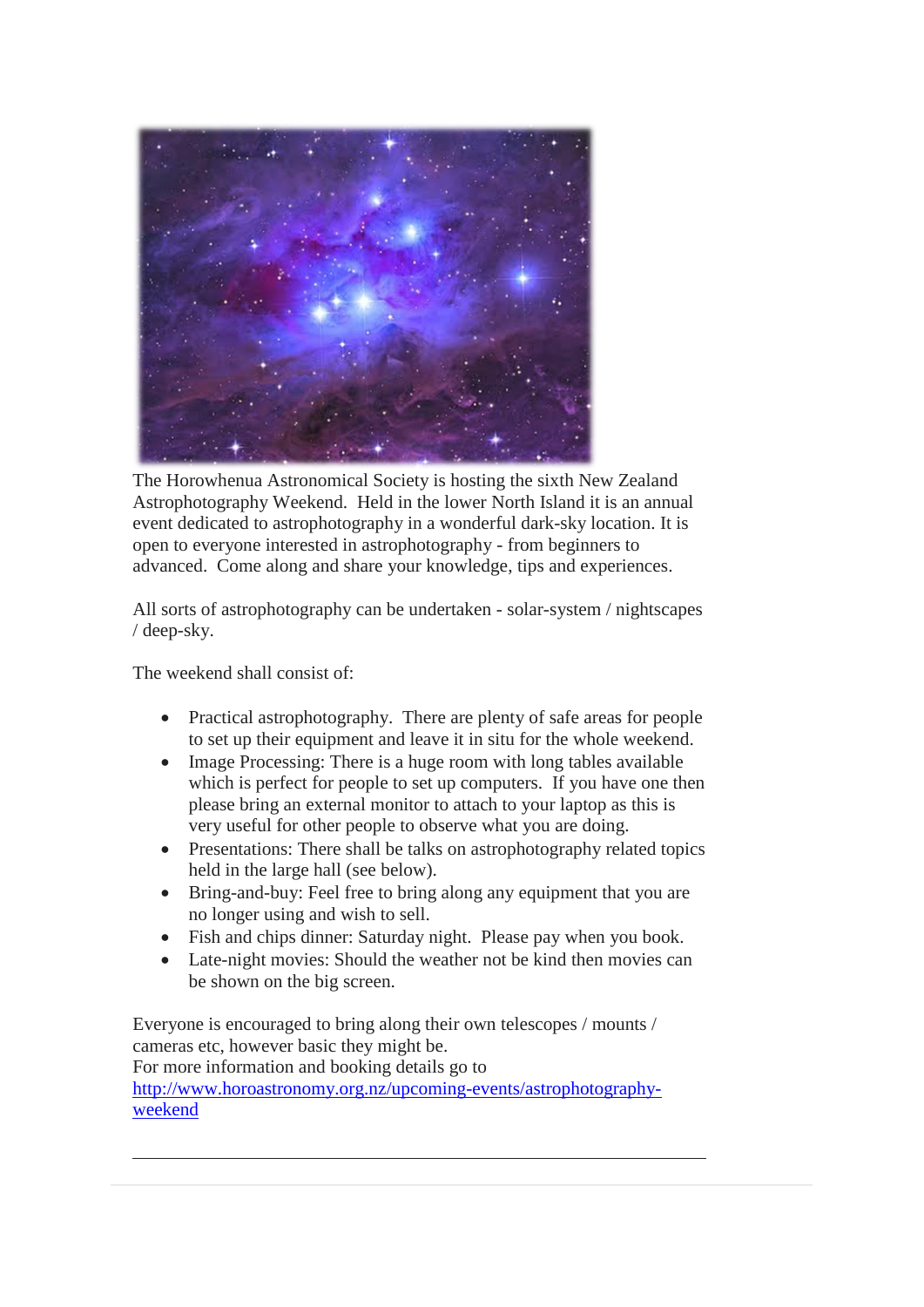## 3. **SOCIETY NEWS**

### **2018 – 2019 Subscriptions**

We started the new Financial Year on the 1st September. Membership subscriptions are now due. Please continue supporting our Society's activities by renewing your membership. As part of our mission of promoting astronomy through education and public outreach, we endeavour to keep our activities free for everyone to attend.

However, as a Society, we do retain a number of fixed costs. Every year we pay out for insurance, affiliation to the Royal Astronomical Society of NZ, post-office box, venues and costs incurred when we host an international speaker, and telescope equipment. We are also looking to fund a solar telescope as part of our outreach programme.

Your commitment to supporting our Society through renewing your 2018 – 2019 subscription is very much appreciated.

Renewal forms can be found on the website, but a summary follows:

- Adult/Waged: \$50.00
- Student/Unwaged: \$30.00
- Associate (outside the Wellington region): \$20.00
- Family: \$70.00

Payment methods:

- Direct Deposit or Internet Banking use Acc No: 03-0502-0508656-00, please include reference so we know who is making the payment
- Cheque make out to Wellington Astronomical Society Inc. and mail to PO Box 3181, Wellington 6140
- Cash please bring exact amount to meeting.

## **Annual General Meeting - 7th November**

As we approach our next AGM, we are looking for more **members to join the Council**. If you are interested in being more involved with the Society's activities and help steer the future direction of the Society, please put your hand up and let us know. You are free to come along and join in our Council meetings 5:30 – 6:45pm on the 1st Wed of the month at Space Place, prior to our monthly Society meeting.

We are also looking for someone to take over the role of the **Newsletter Editor**. The person has the responsibility for producing the Society newsletter once a month (except for January). As can be seen, the format is straightforward with a template set up in MS Word. Essentially it is taking a copy of the previous month's newsletter and updating it with the latest events and astronomy news. It takes a few hours a month to complete with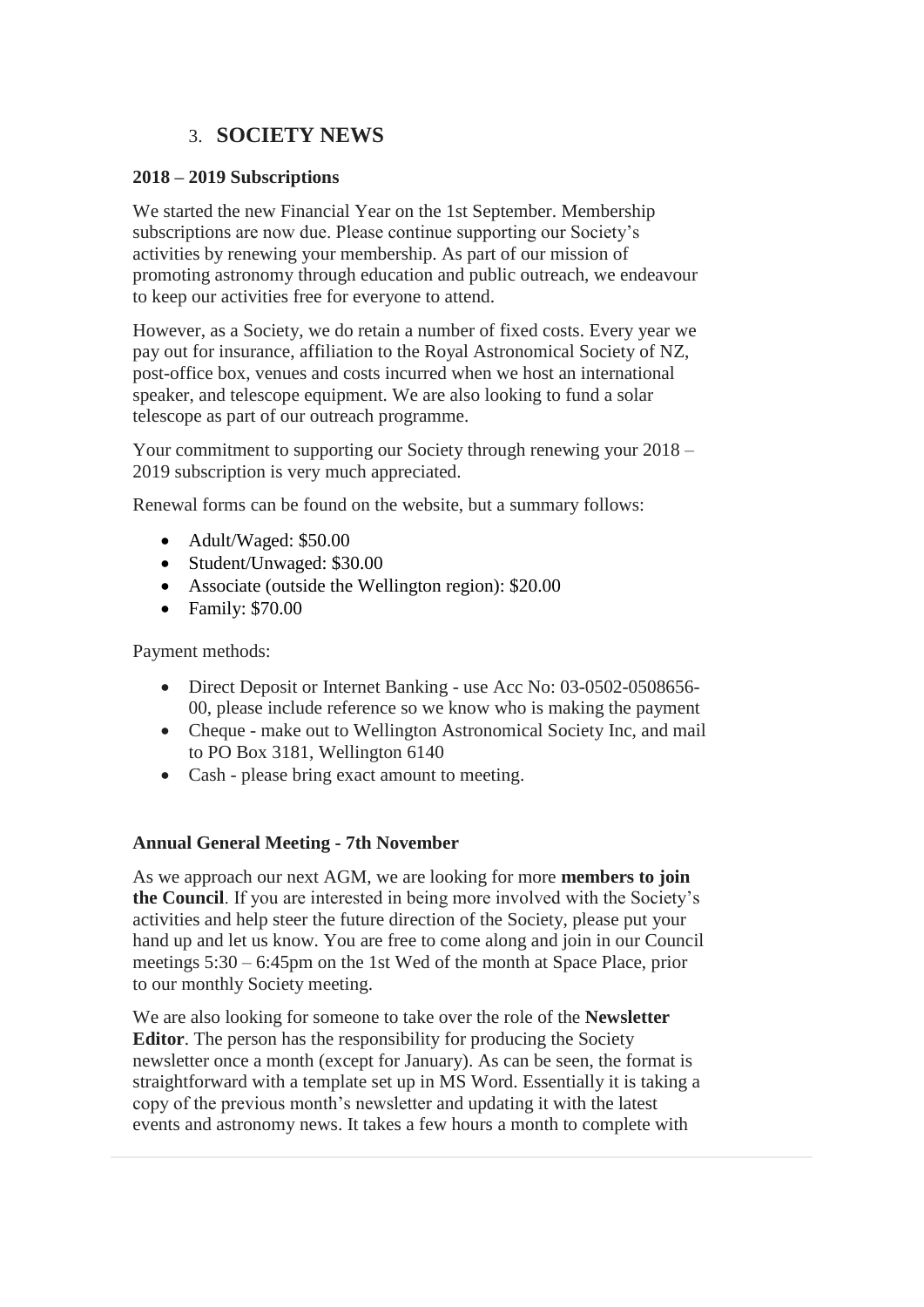most of the information supplied by others. The Newsletter Editor is a position on the Society's Council.

Please contact Antony (President) or any other Council member if you are interested in the Newsletter Editor position or have any questions about being a Council member.

**Nominations for Council positions** have to be received no less than 10 days prior to the AGM. Nominations are required to be signed by a mover and a seconder.

**Resolutions to be moved at the AGM** have to be received 28 days prior to the AGM. Resolutions are required to be signed by the mover and a seconder.

Names of the candidates for Council, any resolutions and a statement of performance will be sent out to all members 7 days before the AGM.

#### **WAS joins a Global Network to Monitor the Sky Brightness evolution.**

Astronomers across the globe are concerned with light pollution, especially in our urban environments and when the WAS council was recently approached to assist in the global<http://tess.stars4all.eu/> project, we were happy to join.



Carlos Tapia Ayuga at the Astrophysics department of the Universidad Complutense de Madrid in Spain asked that we install one of their internetenabled TESS-W photometers to monitor the sky brightness evolution with time.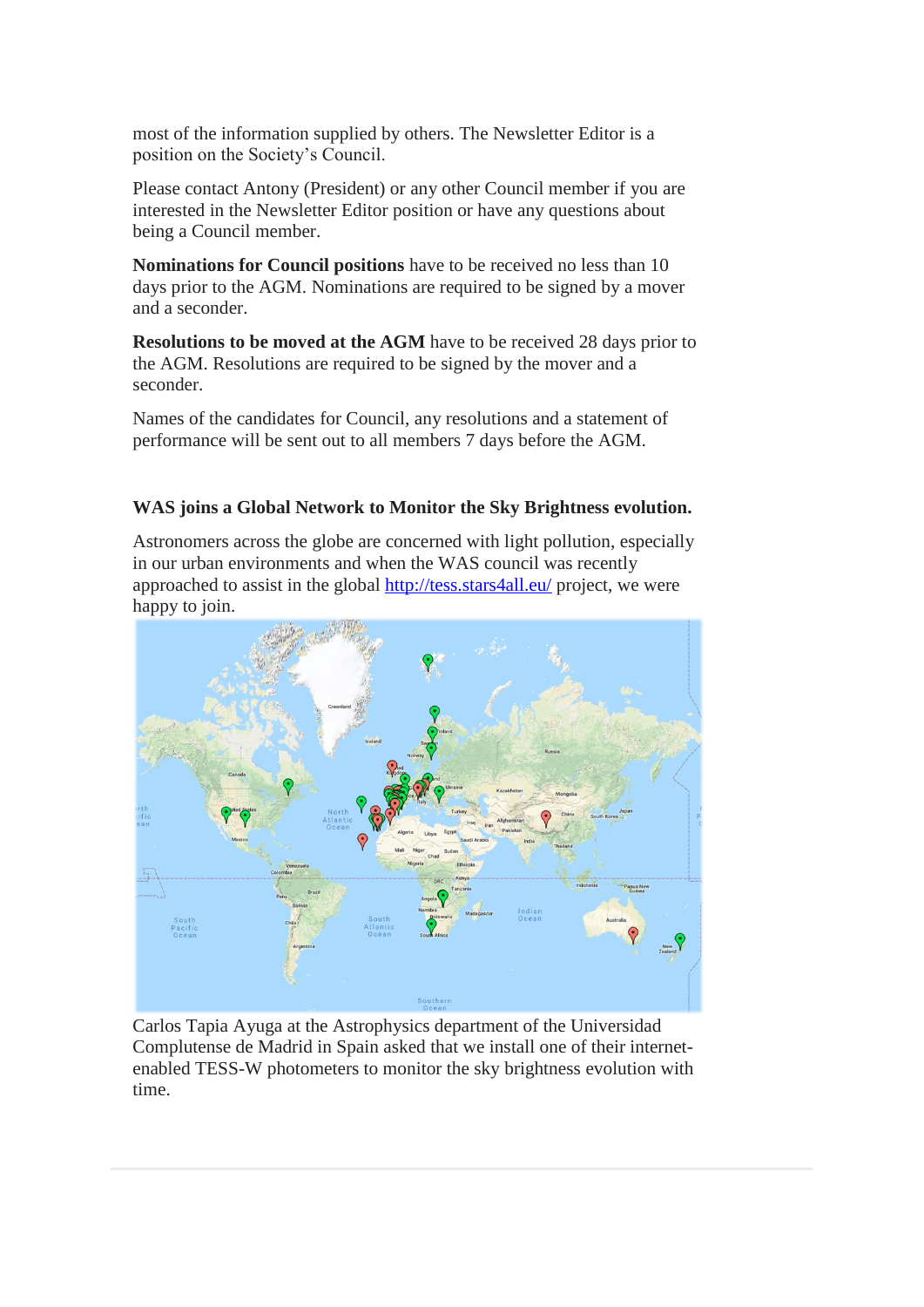The unit was installed at the Gifford observation in Wellington city centre and is actively contributing sky quality and cloud cover data. This is the first unit of its type to be deployed in New Zealand and completes their 24hr coverage for their global senor network.

The sensor data is available in near real-time for all to view on their site: [http://tess-dashboards.stars4all.eu/d/I\\_akY0Fmz/s4a-photometer-network](http://tess-dashboards.stars4all.eu/d/I_akY0Fmz/s4a-photometer-network-new-zealand?orgId=1)[new-zealand?orgId=1](http://tess-dashboards.stars4all.eu/d/I_akY0Fmz/s4a-photometer-network-new-zealand?orgId=1)



#### **Telescope for sale**

NZ homemade 8 inch (200 mm) Dobsonian telescope. If you are interested please contact Dave McCarter at **astronomizer@gmail.com**. You can find out more about Dave at

http://www.imagiverse.org/interviews/davemccarter/dave\_mccarter\_15\_02 [03.htm](http://www.imagiverse.org/interviews/davemccarter/dave_mccarter_15_02_03.htm)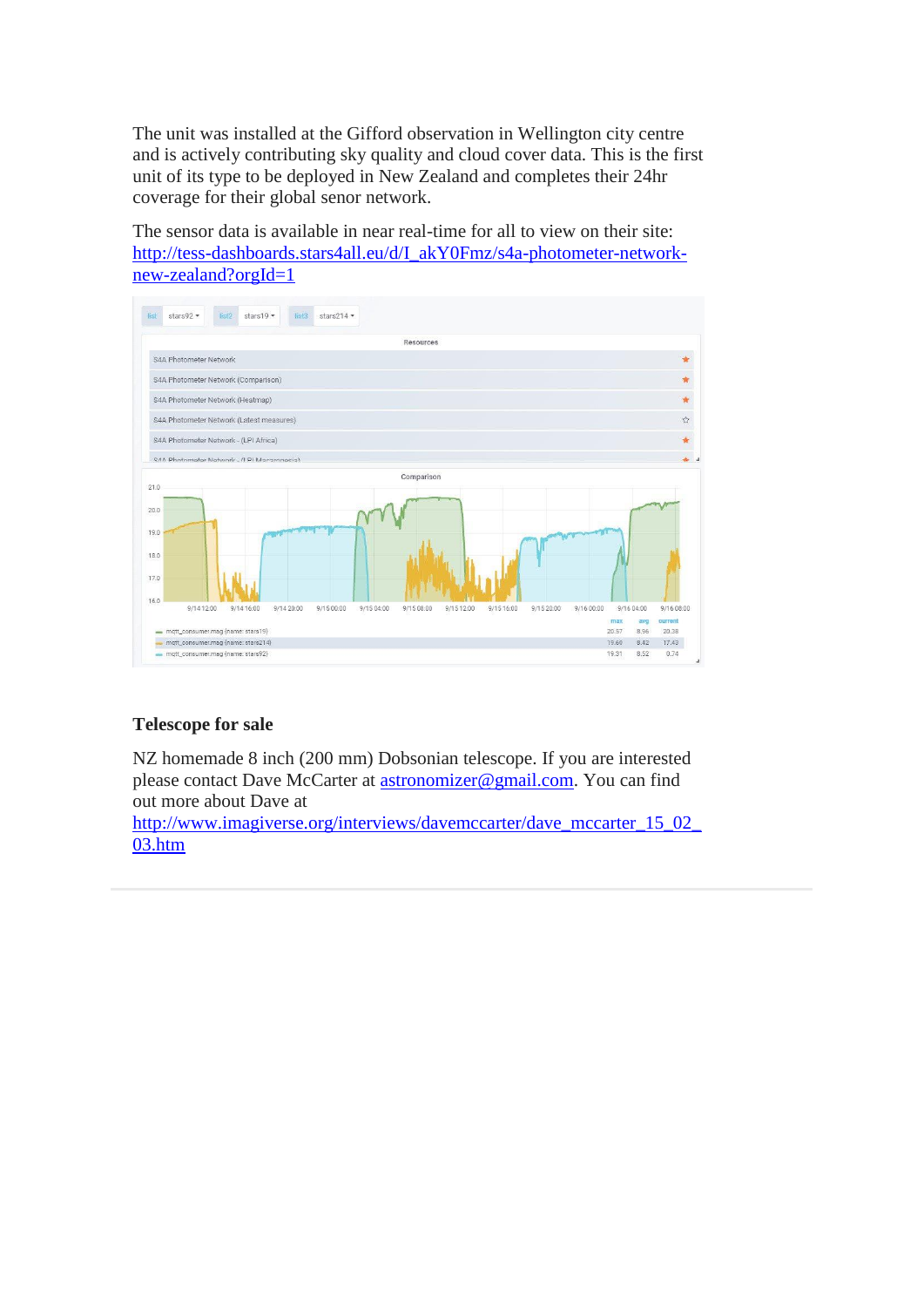

# 4. **ASTRONOMY NEWS**

Up to date Astronomy News and Society events is available on the Society's Facebook page: [Wellington Astronomical Society.](http://www.facebook.com/WellingtonAstronomicalSociety/)



"The General Assembly declares 4 to 10 October World Space Week to celebrate each year at the international level the contributions of space science and technology to the betterment of the human condition" *UN General Assembly resolution, 6 December 1999*

The choice of dates was based on recognition of two important dates in space history: the launch of the first human-made Earth satellite, Sputnik 1, on October 4, 1957; and the signing of the Outer Space Treaty on October 10, 1967.

Since its United Nations declaration in 1999, World Space Week has grown into the largest public space event on Earth. More than 3,700 events in 80 countries celebrated the benefits of space and excitement about space exploration in 2017.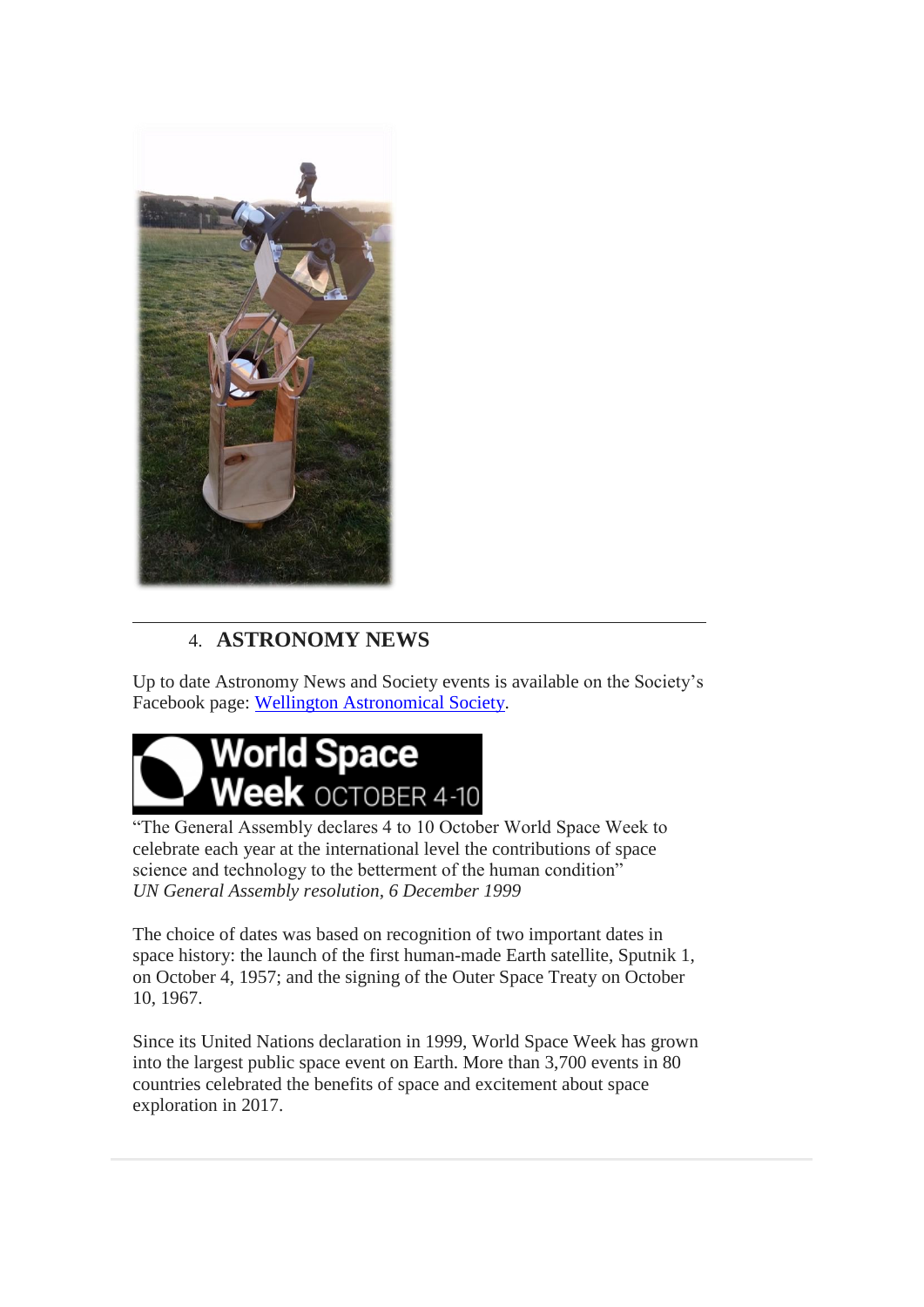The theme for UN-declared World Space Week 2018 will be **"Space Unites the World,"** and 2019 theme "The Moon: Gateway to the Stars."

"World Space Week, October 4-10, 2018 will celebrate the role of space in bringing the world closer together," said WSWA President Dennis Stone.

The theme is inspired by UNISPACE+50, an historic gathering of world space leaders which will occur in 2018. UNISPACE+50 will promote cooperation between spacefaring and emerging space nations and help space exploration activities become open and inclusive on a global scale, according to the UN.

WSWA Executive Director Goran Nikolašević said, "World Space Week 2017 broke records with over 4,000 events. Most events were held in countries which are not top space-faring nations, showing the strength of World Space Week in the developing world."

"Rapid growth of World Space Week reflects widespread acceptance of this synchronized timeframe to celebrate space, inspire students using space, and promote space programs, policies, and organizations," Stone said. WSW is celebrated by a network of over 1,000 space-related organizations, the largest such network in the world, according to WSWA.

The Association's Board each year selects a theme for World Space Week to provide a focus of the activities and events that take a place in over 80 nations during 4-10 October. WSW event organizers are encouraged to incorporate the theme into their activities and promotional materials.

To see the history of World Space Week themes, please click [here.](http://www.worldspaceweek.org/history/)

#### **About World Space Week**

The largest space event on Earth, UN-declared World Space Week is celebrated October 4-10 annually. It is an international celebration of the contribution of space science and technology to the betterment of the human condition. World Space Week consists of a myriad of space-related events held by space agencies, aerospace companies, schools, planetaria, museums, and astronomy clubs in a common timeframe to achieve greater student and public impact through synchronization.

#### **About World Space Week Association**

World Space Week Association is the global coordinator of World Space Week. WSWA is an international non-government, non-profit organization incorporated in the United States in 1982. It is led by a Board comprised of global space leaders and dignitaries, an executive team that manages operations, and volunteers that support them. The Association is permanent observer on the UN Committee on the Peaceful Uses of Outer Space and is supported by voluntary contributions of sponsors including Lockheed Martin.